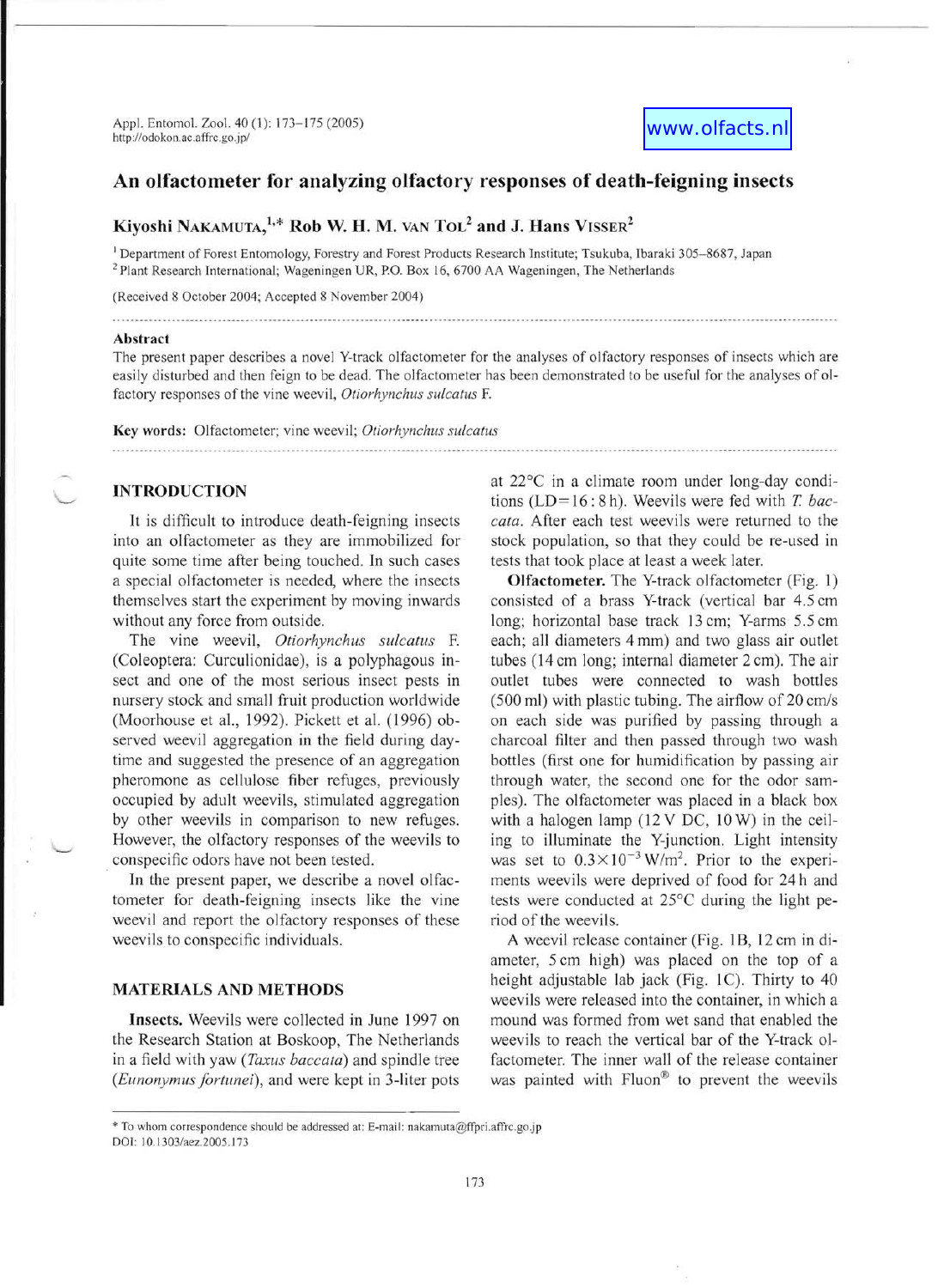

Fig. 1. A schematic diagram of the Y-track olfactometer. A: Y-track, B: weevil release container, C: a lab jack, D: air outlet, E: a wash bottle for the odor samples, F: a wash bottle for humidification.

from climbing the walls. When one of the weevils started climbing up the vertical bar of the V-track, the lab jack was moved down in order to detach the vertical bar from the mound in the container. In the rare case that, at the same time two weevils climbed up the bar, the weevils were omitted from the test. After every six individuals tested, treatment and control sides were interchanged in order to prevent any positional bias.

**Odor source.** In the first experiment 8 g of cardboard paper was exposed to 30 weevils for 24 h and, subsequently, the cardboard paper were placed in the sample wash bottle (treatment CBP). The next experiment involved that 30 living weevils and 0.6 g of facial tissue were placed in the sample wash bottle (treatment 30W). In the third experiment 60 beetles were placed in a 500 ml glass bottle and the volatiles were trapped on Tenax®-TA  $(122 \text{ mg})$  by aeration at  $400 \text{ ml/min}$  for  $48 \text{ h}$ . The Tenax® was extracted with 1 ml of *n-hexane* and *n*hexane solution was concentrated by the nitrogen gas flow. Twenty female-equivalent of the hexane extract was applied onto a filter paper in the sample wash bottle (treatment T48).

**Statistics.** The results for each test day were considered a replicate and at least three such replicates were used in the statistical analyses. A binomial test was used to analyze the weevils' choices in the olfactometer.



Fig. 2. Response of *Otiorhynchus sulcatus* to conspecific odors in the Y-track olfactometer. The numbers in the bars are the absolute numbers of weevils that made a choice for the sample. The triangles represent the percentage of weevils in each replicate that was attracted to the sample odors. T48: airborne weevil volatiles collected for 48 h by the absorbent Tenax; 30W: odor from 30 living weevils in the sample wash bottle; CPB: cardboard paper exposed to 30 weevils for 24 h. Choices between odor sources were analyzed with a binomial test (\* *p <0.05).* 

### **RESULTS AND DISCUSSION**

When both wash bottles did not contain any sample, no preference of the vine weevils was observed for one of the arms of the V-track olfactometer  $(n=53)$ .

Odor from 30 living weevils in the sample wash bottle (30W) attracted significantly more conspecific individuals than the empty wash bottle. However, cardboard paper exposed to 30 weevils for 24 h or volatiles collected on Tenax® for 48 h did not elicit significant olfactory responses (Fig. 2).

Although cellulose fiber refuges previously occupied by adult weevils stimulated aggregation by other weevils (Pickett et al., 1996), cardboard paper exposed to 30 weevils did not elicit any olfactory response. Odor from 30 living weevils attracted significantly more weevils than clean air. van Tol et al. (2004) reported that the frass from the 0. *sulcatus* and O. *salicicola* attracted O. *sulcatus.* So it is possible that the frass elicits the olfactory responses of the weevils in the present experiment (see Fig. 2, treatment 30W).

The olfactometer described here was suitable to analyze olfactory responses of the vine weevils. This olfactometer was also applied with success to analyze the olfactory response of a trogossitid predatory beetle which also respond on disturbance or touching with death-feigning (Nakamuta, unpublished). It is, therefore, suggested that this olfactometer is applicable to other insect species having a habit of death-feigning.